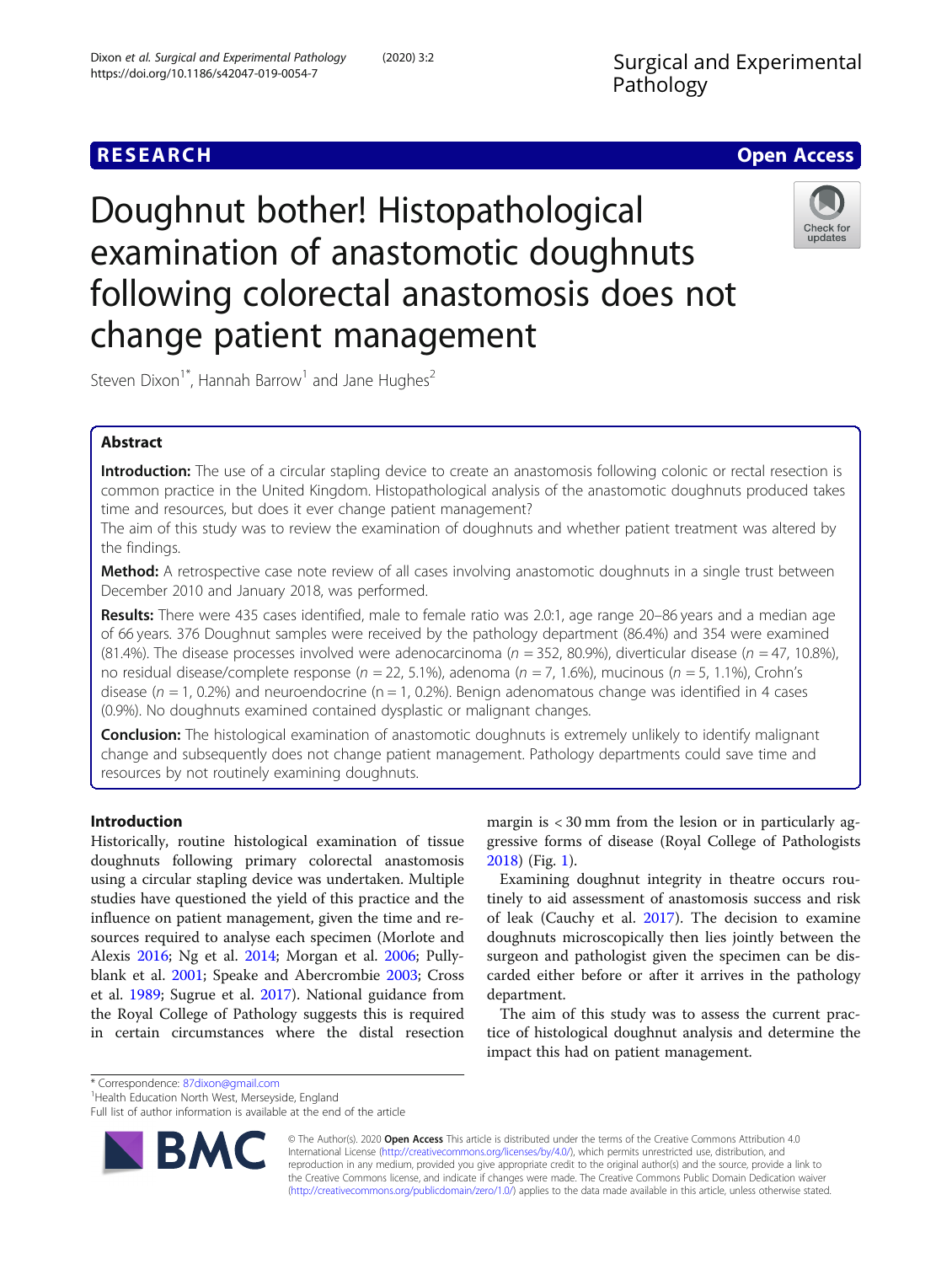#### Materials and methods

All cases of left colonic or rectal resection which may have involved the use of a circular stapling device were identified via the coding department in a single trust between 2010 and 2017. Case notes were retrospectively reviewed and pathology reports interrogated for:

- Demographics
- Consultant surgeon
- Underlying disease and site
- Doughnuts received and examined
- Distance to distal margin
- TNM stage (if applicable)

#### Results

A total of 435 cases were identified, 376 specimens were received by the pathology department (86.4%). Of the specimens received, 354 were microscopically examined (94.1%). The site of disease is demonstrated in Table 1. Table 2 depicts cases analysed by disease process.

The disease process involved was most commonly adenocarcinoma as demonstrated in Fig. [2](#page-2-0).

Doughnuts were not sent to the pathology department in 59 cases, the disease process in these cases were adenocarcinoma (39), diverticular disease (16), adenoma (Ng et al. [2014\)](#page-3-0), Crohns (Morlote and Alexis [2016](#page-3-0)) and mucinous adenocarcinoma (Morlote and Alexis [2016\)](#page-3-0). 66.0% of diverticular cases had doughnuts sent to the pathology department, all of which were analysed.

Individual surgeon practice is demonstrated in Table [3](#page-2-0).

The lesion of interest was documented as < 30 mm to the distal margin on histological analysis in 154 cases (35.4%). Of these, 141 doughnut specimens were received by the pathology department (91.6%) and 137 were examined (89.0%).

223 specimen lesions were > 30 mm to distal margin (51.3%). 195 of these patients had doughnuts sent to the laboratory (87.4%) with 181 examined (81.2%).

No lesion was identified in 22 cases (5.0%). Where no lesion was identified, doughnuts were sent to the

**Table 1** Site of pathology

| Site             | Number of specimens | % of total |  |
|------------------|---------------------|------------|--|
| Rectum           | 136                 | 31.3       |  |
| Rectosigmoid     | 80                  | 18.4       |  |
| Sigmoid          | 188                 | 43.2       |  |
| Descending colon | 20                  | 4.6        |  |
| Splenic flexure  | 2                   | 0.5        |  |
| Not recorded     | 9                   | 2.0        |  |
| Total            | 435                 |            |  |

Table 2 Disease process involved and specimens analysed

| Disease process            | Number | Sent | Analysed      | Malignant<br>change present |
|----------------------------|--------|------|---------------|-----------------------------|
| Adenocarcinoma             | 352    | 313  | 292           | $\left( \right)$            |
| Diverticular               | 47     | 31   | 31            | $\left( \right)$            |
| No residual disease        | 22     | 20   | 19            |                             |
| Adenoma                    | 7      | 5    | 3             | 0                           |
| Mucinous<br>adenocarcinoma | 5      | 4    | $\mathcal{L}$ |                             |
| Neuroendocrine tumour      |        |      |               |                             |
| Crohn's disease            |        | Ω    |               |                             |

pathology department in 20 cases (90.1%) and examined in 19 cases (86.4%).

#### **Discussion**

Once doughnuts have arrived in the pathology department they require a period of 12 h in formalin, 24–36 h preparation where samples are embedded into paraffin and stained by the laboratory technicians. The histopathologist will then require 1–2 min to analyse a pair of doughnuts at a cost of approximately £8. Pathology services are under immense workload pressure, therefore avoiding unnecessary or fruitless analysis can prove beneficial from an economic and efficiency perspective.

After analysing 376 specimens over a seven year period, treatment pathways were not altered in a single case. Therefore, this study demonstrates that analysis of resection doughnuts is not required and results in wasted time and resources.

The responsibility of doughnut analysis lies jointly with the operating surgeon and the histopathology team. The operating surgeon can dictate whether specimens are sent to the pathology department or not. The pathology department can then determine which specimens are prepared and analysed. We would suggest that as a multidisciplinary team a consensus policy was met on reviewing the evidence that doughnut analysis does not alter patient management and is therefore obsolete and doughnuts should be sent for analysis. Although minor differences were identified by consultant surgeon practice, this did not reach statistically significance. Co.

There was no significant difference between outcomes of patients with  $a < 30$  mm to distal margin than  $a > 30$  mm to distal margin, despite the guidance from the RCPath dataset.

This is the first study to review the outcomes of doughnut specimens received in the setting of no lesion of interest identified, subsequent to neoadjuvant treatment in the form of neoadjuvant chemo-radiotherapy or local treatment with endoscopic or trans-anal resection. With an increasing subset of patients undergoing neoadjuvant or local treatment this study suggests that analysis of doughnuts in these cases is also unnecessary.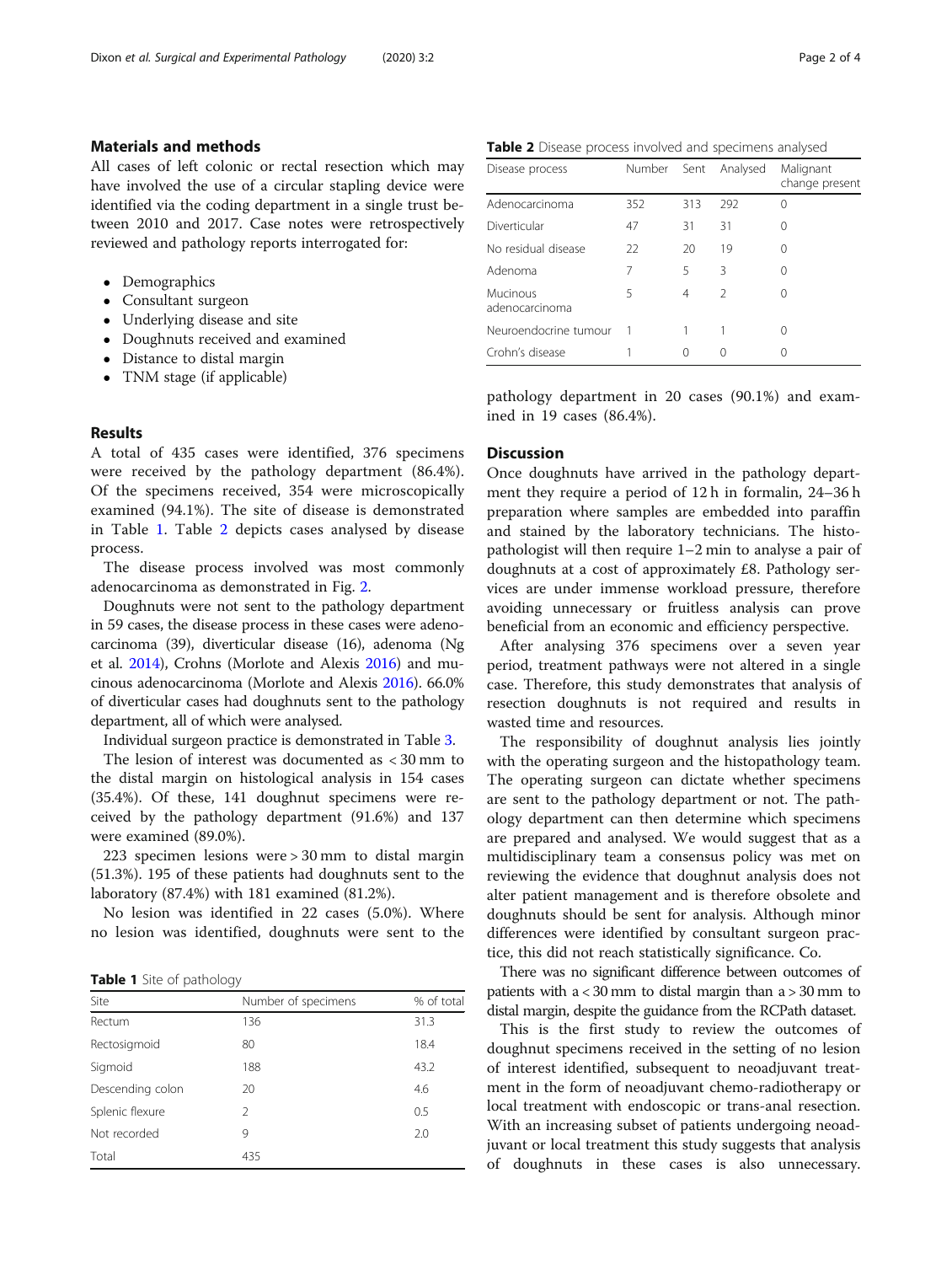It is usually not necessary to examine doughnuts from stapling devices histologically if the main tumour is >30 mm from the longitudinal margin of the main specimen, except in rare cases of aggressive cancers -RCPath Dataset for histopathological reporting of colorectal cancers

<span id="page-2-0"></span>Fig. 1 National Guidelines for reporting of Colorectal Cancer from the Royal College of Pathology



| Table 3 Variation in individual surgeon practice |  |  |  |
|--------------------------------------------------|--|--|--|
|                                                  |  |  |  |

| Surgeon      | Total cases | Rate sent (%)     | Rate analysed (%) |  |
|--------------|-------------|-------------------|-------------------|--|
| $\mathsf{A}$ | 128         | $84.4(n = 108)$   | 77.3 $(n = 99)$   |  |
| B            | 94          | 88.3 $(n = 83)$   | $81.9(n = 77)$    |  |
| $\subset$    | 14          | 57.1 ( $n = 8$ )  | 57.1 $(n = 8)$    |  |
| D            | 106         | $83.9(n = 89)$    | 78.3 ( $n = 83$ ) |  |
| E            | 93          | 93.5 ( $n = 87$ ) | $89.2(n = 83)$    |  |